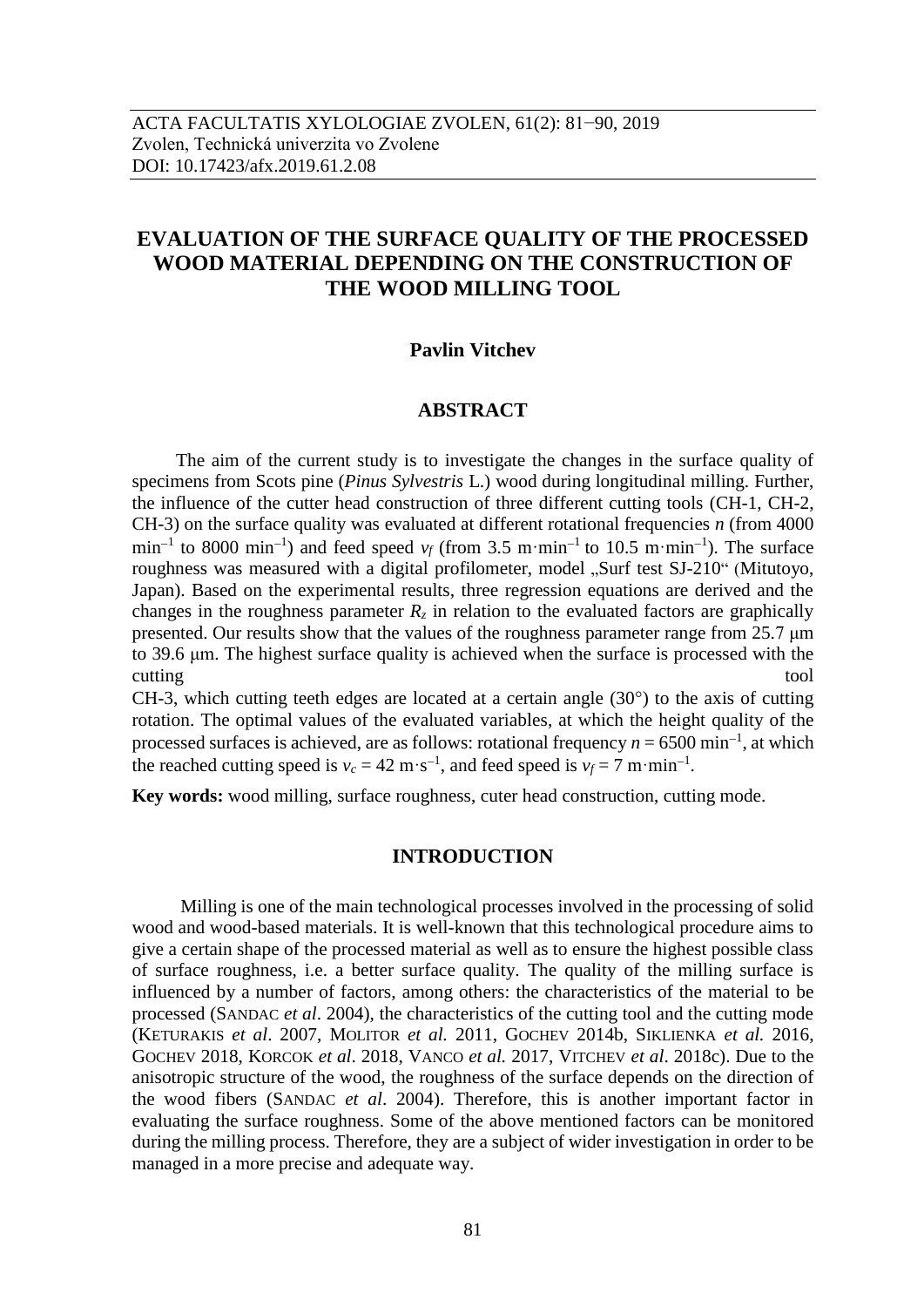A number of scientific studies investigate the changes in the processed surface quality during longitudinal, transversal and vertical (profile) milling. Their main objectives are to provide a higher surface quality by investigating and evaluating the optimal parameters, processing conditions and characteristics of the cutting tool (COSTES *et al*. 2002, PRAKASVUDHISARN *et al*. 2009, ROUSEK *et al*. 2010, GONZALEZ-ADRADOS *et al*. 2012, GOCHEV 2014a, KAVALOV *et al*. 2015, РANAYOTOV *et al*. 2015, KMINIAK *et al*. 2016, KMINIAK *et al*. 2017, KUBS *et al*. 2017, ANGELSKI *et al*. 2018, SEDLECKY *et al*. 2018, VITCHEV *et al*. 2018a, VITCHEV *et al*. 2018b, DOBRZVNSKI *et al.* 2019).

The aim of the current study is to investigate the changes in the surface quality during longitudinal milling of specimens from Scots pine (*Pinus Sylvestris* L.) wood depending on the cutter head construction of the three cutting tools, measured at different rotational frequency  $(n)$  and feed speed  $(v_f)$ .

# **MATERIALS AND METHODS**

The experiments were carried out using woodworking spindle moulder machine, type T1002S (ZMM "Stomana" GmbH, Bulgaria) (Fig. 1). The machine was equipped with a two-speed three-phase electric motor with power 3.2/4.0 kW, which through a belt drive provides the following rotating frequency of the working shaft: 3000, 4000, 5000, 6000, 8000 and  $10000 \text{ min}^{-1}$ .



**Fig. 1 Woodworking spindle moulder machine, type T1002S – general view.**

Three cutting tools with different cutter head construction (Metal World, Italy), named CH-1, CH-2 and CH-3, are used in the current study. The technical characteristics are given in Table 1, where  $D$  is the diameter of the cutter head;  $d$  – diameter of the threaded hole;  $L$ – longitude of the main cutting edge;  $γ$  – hook angle;  $z$  – number of teeth;  $f_z$  – feed per tooth.

The three cutting tools differ in their construction. In particular, the CH-1 has a monolith construction; the CH-2 has an assembled construction with cutting elements parallel to the axis of cutting rotation and the CH-3 has an assembled construction with cutting teeth edges allocated at 30° to the axis of cutting rotation.

In the current study, specimens from Scots pine (*Pinus Sylvestris* L.) wood with the following characteristics: density  $\rho = 490 \text{ kg} \cdot \text{m}^{-3}$  and moisture content  $W = 12.7$  % were used. The wood characteristics are determined according to BDS ISO 3131 and BDS ISO 3130. The processed samples had the following dimensions: longitude (*l*) 1000 mm and milling width (*b*) 40 mm. The details were fed automatically by a roller feeder.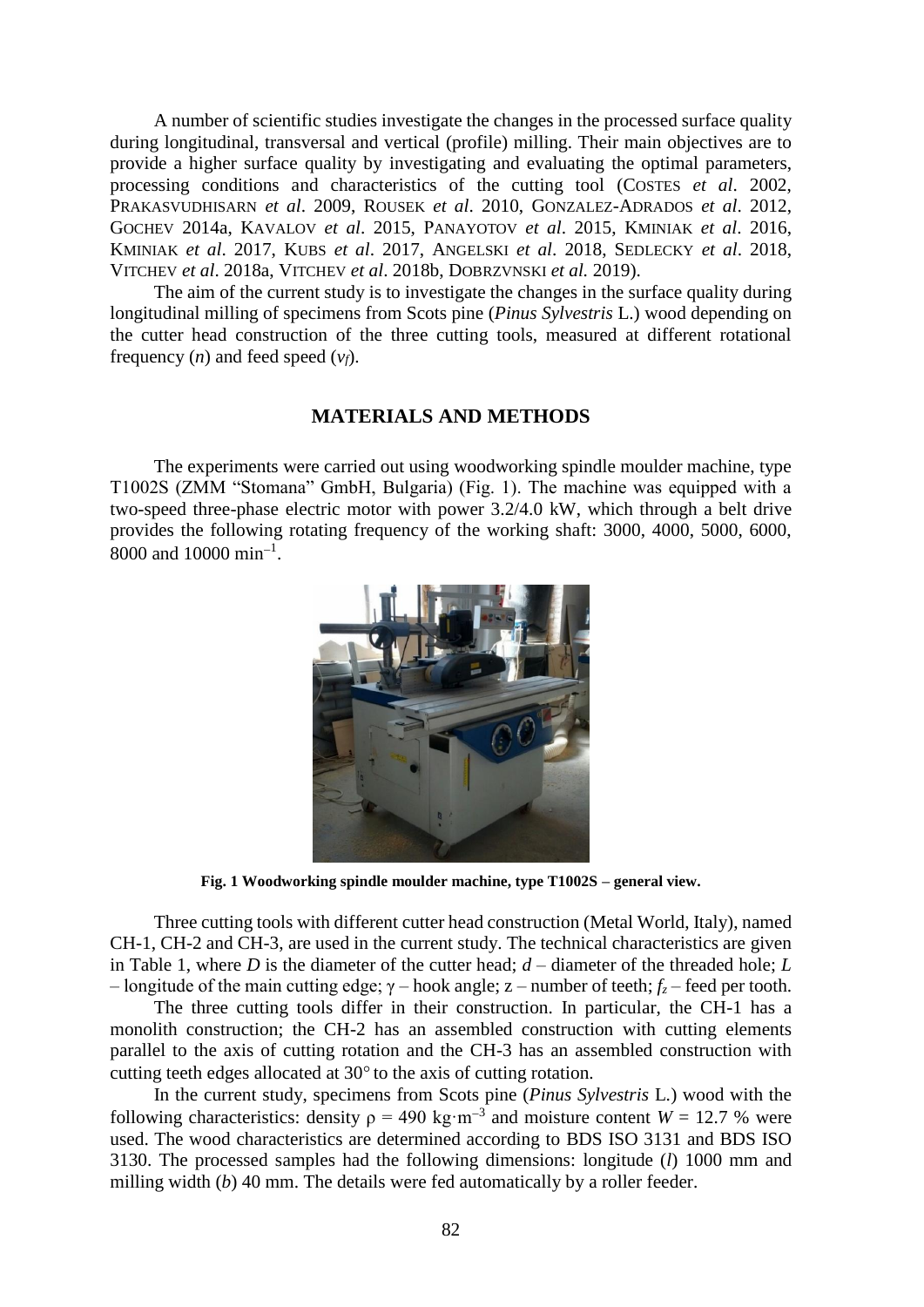| <b>General look of the</b><br>milling cutters | D<br>mm | $\boldsymbol{d}$<br>mm | L<br>mm | β<br>$\circ$ | γ<br>$\bullet$ | $\overline{z}$<br>N <sub>0</sub> | $f_z$<br>mm | <b>Cutting tool</b><br>material |
|-----------------------------------------------|---------|------------------------|---------|--------------|----------------|----------------------------------|-------------|---------------------------------|
| <b>STREET</b><br>$CH-1$                       | 125     | 30                     | 50      | 43           | 18             | $\overline{4}$                   | 2.5         | Metal-ceramic<br>hard alloy     |
| $CH-2$                                        | 125     | 30                     | 50      | 47           | 16             | $\overline{4}$                   | 1.8         | Metal-ceramic<br>hard alloy     |
| $CH-3$                                        | 125     | 30                     | 50      | 46           | 16             | $\overline{4}$                   | 1.9         | Metal-ceramic<br>hard alloy     |

**Tab. 1 Technical characteristics of the used cutting tools.**

In order to evaluate the complex influence of the three assessed variables: rotation frequency (*n*) of the milling tool, feed rate (*vf*) and thickness of the cut-out layer (*h*) (milling height) on the quality of the processed surfaces, the methodology of multifactorial planning and subsequent regression analysis were used (VUCHKOV *et al*. 1986). The measurements were performed in accordance with a preliminary designed matrix for three factorial experiment plan of G. Box (BOX *et al*. 1951, BOX *et al*. 1999). In Table 2 the levels of the input variables in explicit and coded form are presented. The values are in line with the most frequently used in practice.

| Variables                                        |       | <b>Minimum</b> value |       | Average value | <b>Maximum</b> value |       |
|--------------------------------------------------|-------|----------------------|-------|---------------|----------------------|-------|
|                                                  | expl. | coded                | expl. | coded         | expl.                | coded |
| Rotation frequency $n = X_1$ , min <sup>-1</sup> | 4000  | - 1                  | 6000  |               | 8000                 |       |
| Feed rate $v_f = X_2$ , m·min <sup>-1</sup>      | 3.5   |                      |       |               | 10.5                 |       |
| Thickness of the cut-out layer $h = X_3$ , mm    |       | - 1                  |       |               |                      |       |

**Tab. 2 Values of the variables** *n***,** *v<sup>f</sup>* **and** *h.*

The roughness parameter  $R_z$ ,  $\mu$ m was used to assess the quality of the treated surfaces, depending on the variables. It was determined separately for five base lengths in the longitudinal direction of the wood fibers of each part. For each base length the parameter  $R_z$ was determined by the mathematical equation:

$$
R_{z} = \frac{\sum_{i=1}^{5} |y_{p_i}| + \sum_{i=1}^{5} |y_{V_i}|}{5}, \mu m
$$
\n(1)

 $y_{pi}$  – the height of the biggest roughness of the profile,  $\mu$ m;  $y_{vi}$  – the depth of the greatest slot of the profile,  $\mu$ m.

The surface roughness of each workspace was determined using the mean average value from the five measurement. The applied methodology is in accordance with the Bulgarian standard BDS EN ISO 4287 and is described in details (GOCHEV 2005). The measurements were performed with the digital profilomer, model "Surftest SJ-210"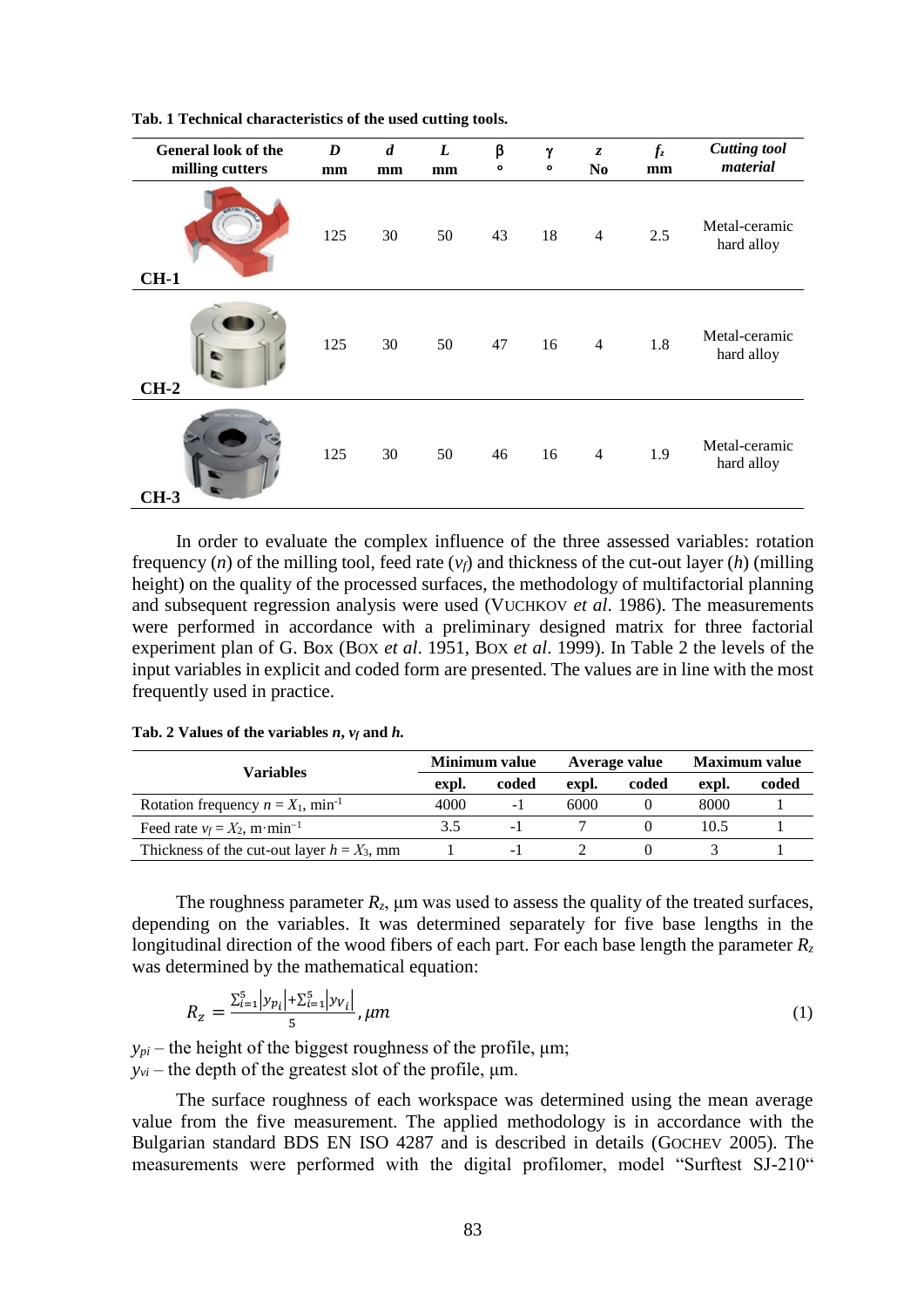(Mitutoyo, Japan) (Fig. 2). For the mathematical and statistical analysis of the results, a specialized software Q Stat Lab 5 was used.



**Fig. 2 Profilometer, model Surftest SJ-210 – general view.**

## **RESULTS AND DISCUSSION**

Based on the performed experiments and after statistical analysis of the data, the following regression equation (2), (3) and (4) were used for the cutting tools CH-1, CH-2 and CH-3, respectively:

 $y_{CH-1} = 32{,}138 - 2{,}895X_1 - 1{,}4X_2 + 1{,}323X_3 + 4{,}604X_1^2 - 2{,}351X_2^2 - 2{,}206X_3^2 1,353X_1X_2 - 1,288X_2X_3 + 0,005X_1X_3$  (2)

$$
y_{CH-2} = 28,568 + 2,574X_1 + 1,243X_2 + 1,177X_3 + 4,093X_1^2 - 2.092X_2^2 - 1,962X_3^2 - 1,202X_1X_2 - 1,145X_2X_3 + 0,005X_1X_2
$$
\n(3)

 $y_{CH-3} = 26,090 - 2,351X_1 - 1,134X_2 + 1,076X_3 + 3,735X_1^2 - 1,91X_2^2 - 1,79X_3^2$  $1,099X_1X_2 - 1,046X_2X_3 + 0,006X_1X_3$  (4)

where:

*y* – the expected surface quality of the processed detail, defined by the roughness parameter  $R_z$  in coded form;

 $X_1$  – rotation frequency of the cutting tool  $(n)$  in coded form;

 $X_2$  – feed speed  $(v_f)$  in coded form;

*X*<sup>3</sup> – thickness of the cut-out layer (*h*) in coded form.

The level of statistical significance ( $\alpha = 0.05$ ) of the results, derived from the regression equations is presented in Table 3.

| <b>Regression</b><br>equation | Intergroup<br>dispersion | <b>Intragroup</b><br>dispersion | <b>Fisher</b><br>dispersion | <b>Tabulated</b><br>coefficient<br>(Fisher's<br>criteria) $F_T$ | Coefficient of<br>determination<br>$\mathbb{R}^2$ |
|-------------------------------|--------------------------|---------------------------------|-----------------------------|-----------------------------------------------------------------|---------------------------------------------------|
| $(2)$ with tool<br>$CH-1$     | 23.55513                 | 9.23233                         | 2.55137                     | 3.02038                                                         | 0.69662                                           |
| with tool<br>(3)<br>$CH-2$    | 18.61965                 | 7.29236                         | 2.55331                     | 3.02038                                                         | 0.69678                                           |
| $(4)$ with tool<br>$CH-3$     | 15.52592                 | 6.09147                         | 2.54880                     | 3.02038                                                         | 0.69641                                           |

**Tab. 3. Characteristics of the derived regression equations**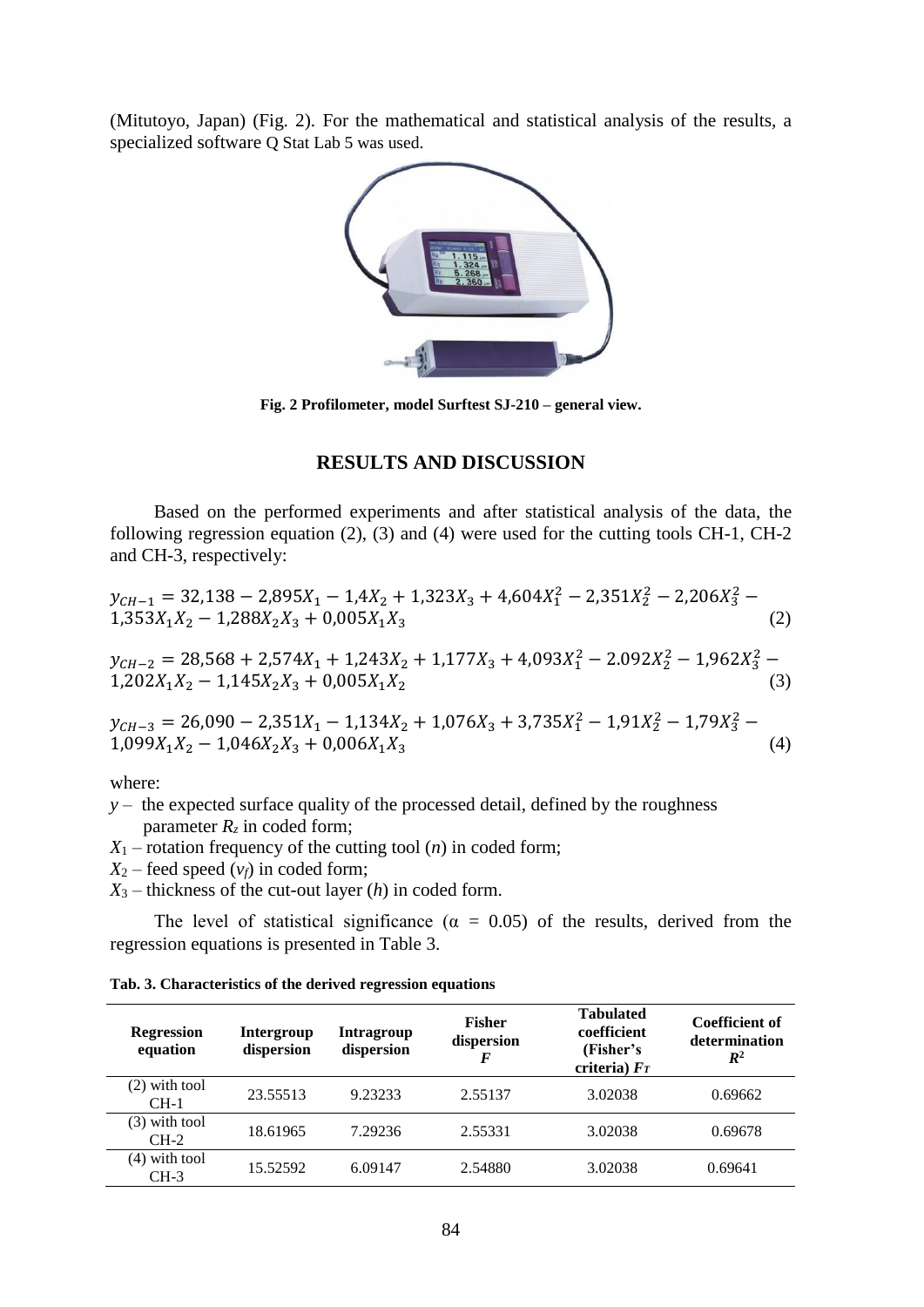From the values of the F-distribution and the tabulated coefficient  $F_T$  it is visible that for the three regression equations the Fisher criteria for the adequacy of the model, namely  $F \leq F_T$  are fulfilled, Therefore, the results could be further analyzed.

The regression equations were used to predict the surface quality of the specimens from Scots pine wood, processed with different cutting tools during longitudinal milling and depending on the changes in the rotation frequency (*n*), feed speed (*vf*) and the thickness of the cut-out layer (*h*).

The planning matrix for the three-factorial experiment and the mean average value of the roughness parameter  $R_z$ , for cutting tools: CH-1, CH-2 and CH-3 and determined for different combinations of variables, are presented in Table 4.

The changes in the surface roughness depending on the construction and the rotation frequency of the cutting tool (*n*), measured at the average changes of the variables  $v_f = 7$  m·min<sup>-1</sup>;  $h = 2$  mm are presented in Fig. 3. It is visible that the highest value of the roughness parameter  $R_z$  is determined for the cutting tool CH-1, followed by CH-2 and CH-3. This can be explained by the higher feed per tooth  $(f<sub>z</sub>)$  value, as a result of the monolith construction of CH-1. Another reason could be the cutting edges, located parallel to the axis of rotation, which made a simultaneous contact along the entire length of the work surface. The roughness parameter values for the cutting tool CH-1 range from 39.64 μm to 31.7 μm.

| $X_1 = n$ , min <sup>-1</sup><br>No. |      | $X_2 = v_f$ , m·min <sup>-1</sup> |                  | $X_3 = h$ , mm |                | $\overline{R_z}$ µm |       |        |
|--------------------------------------|------|-----------------------------------|------------------|----------------|----------------|---------------------|-------|--------|
|                                      |      |                                   |                  |                |                | $CH-1$              | CH-2  | $CH-3$ |
| $-1$                                 | 4000 | $-1$                              | 3.5              | $-1$           | 1              | 29.77               | 26.47 | 24.17  |
| $-1$                                 | 4000 | $-1$                              | 10               | 1              | 3              | 41.12               | 36.55 | 33.38  |
| $-1$                                 | 4000 | 1                                 | 10               | $-1$           | 1              | 36.11               | 32.10 | 29.31  |
| $-1$                                 | 4000 | 1                                 | 3.5              | 1              | 3              | 32.25               | 28.66 | 26.18  |
| 1                                    | 8000 | $-1$                              | 3.5              | $-1$           | 1              | 31.64               | 28.12 | 25.67  |
| 1                                    | 8000 | $-1$                              | 10               | 1              | 3              | 32.88               | 29.28 | 26.74  |
| 1                                    | 8000 | 1                                 | 10               | $-1$           | 1              | 22.43               | 20.00 | 18.29  |
| 1                                    | 8000 | 1                                 | 3.5              | 1              | 3              | 28.82               | 25.52 | 23.32  |
| $-1$                                 | 4000 | $\mathbf{0}$                      | $\Omega$         | $\Omega$       | $\overline{c}$ | 41.03               | 36.18 | 33.04  |
| 1                                    | 8000 | $\Omega$                          | $\Omega$         | $\Omega$       | $\mathfrak{D}$ | 35.21               | 31.30 | 28.58  |
| $\theta$                             | 6000 | $-1$                              | $-1$             | $\Omega$       | $\mathfrak{D}$ | 29.96               | 26.70 | 24.39  |
| $\mathbf{0}$                         | 6000 | 1                                 | 1                | $\Omega$       | $\overline{c}$ | 31.96               | 28.41 | 25.94  |
| $\Omega$                             | 6000 | $\mathbf{0}$                      | $\Omega$         | $-1$           | 1              | 32.02               | 28.46 | 26.07  |
| $\theta$                             | 6000 | $\overline{0}$                    | $\Omega$         | 1              | 3              | 30.27               | 26.91 | 24.57  |
| $\Omega$                             | 6000 | $\overline{0}$                    | $\boldsymbol{0}$ | $\Omega$       | $\overline{2}$ | 31.78               | 28.25 | 25.79  |
|                                      |      |                                   |                  |                |                |                     |       |        |

**Tab. 4 Planning matrix for three-factorial experiments and mean average values of the roughness parameter**  $\overline{R_z}$  ( $\mu$ m)

The assembled construction of the cutting tools CH-2 and CH-3 is responsible for the lower feed per tooth  $(f<sub>z</sub>)$  value (Table 1), which assures better quality of the processed surface in comparison with CH-1. The values of the roughness parameter  $R<sub>z</sub>$  for the cutting tool CH-2 range from 35.24 μm to 28.18 μm.

The values of the roughness parameter  $R_z$  for the cutting tool CH-3 range from 32.08 μm to 25.74 μm. The cutting edges of the cutting tool CH-3 located at an angle to the axis of rotation provide for a gradual contact between the tool and the processed material. This additionally improves the quality of the processed surface.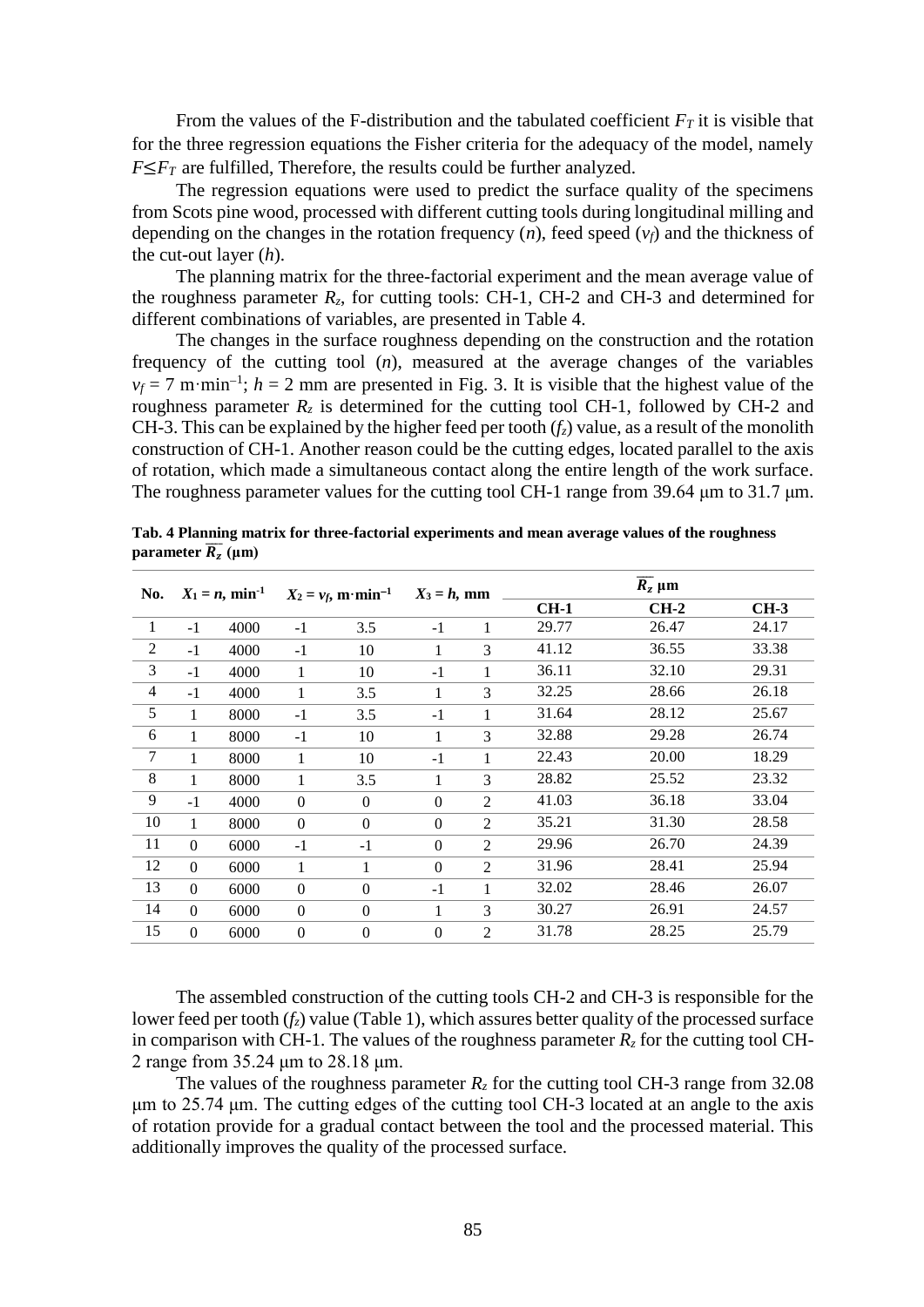

**Fig. 3 Changes in the surface quality depending on the construction and the rotation frequency of the cutting tool, determined at feed speed**  $v_f = 7 \text{ m} \cdot \text{min}^{-1}$  **and thickness of the out-cut layer**  $h = 2 \text{ mm}$ **.** 

The results from the current study clearly show that the rotational speed of the cutting tool (*n*) significantly influenced the quality of the processed surface (Fig. 3). The peak values of the roughness parameter  $R_z$  were detected at the highest rotational speed of the tool  $n =$ 4000 min<sup>-1</sup>. An increase in the rotational frequency improved the surface quality of the processed material. The best quality for all three cutting tools was reached at rotational speed  $n = 6500$  min<sup>-1</sup>. Our results were in good correlation with the results obtained from other authors (GOCHEV 2014B, KUBS *et al.* 2017) which conclude that higher rotational speed results in better quality of the machined surface. In the current study, however, we also observed a deterioration of the surface quality at rotational frequency higher that  $n = 6500$ min<sup>-1</sup>. In particular, with an increase in rotational frequency of the cutting tool from 6500 min<sup>-1</sup> to 8000 min<sup>-1</sup>, the values of the roughness parameter  $R_z$  increased by 2 µm for the three cutting tools. The deterioration of the surface quality was probably due to the changes in the dynamic behavior of the machine and to the increased vibrations of the cutting tool resulting from the higher rotational speed.

Figure 4 presents the relationship between the changes in the roughness of the processed material  $(R_z)$  and the feed speed  $(v_f)$  for the three cutting tools, measured at rotational speed of the cutting tool  $n = 6000$  min<sup>-1</sup> and the thickness of the out-cut layer  $h = 2$  mm. The roughness curves depicted in Fig. 4 were in good correlation with the results presented in Fig. 3, namely the highest surface quality was achieved with cutting tool CH-3, followed by CH-2. The highest value of the roughness parameter  $R_z$  was measured for the cutting tool CH-1.

It is well-known that the feed speed influences the surface quality. In the scientific literature, there is a large source of information, showing that independently of the wood type of the processed material, the surface roughness increases with the increase of the feed speed (BARCIK *et al.*, 2009, GOCHEV 2014b, SIKILIENKA *et al.* 2016, KUBS *et al.* 2017). Although not very pronounced, this trend is visible also from the results of the current study. The graphs in Fig. 4 show that the best surface quality is reached at the lowest feed speed *v<sup>f</sup>*  $= 3.5$  m·min<sup>-1</sup>. An increase in the feed speed up to 7 m·min<sup>-1</sup> results in the deterioration of the surface quality. Interestingly enough, an increase in the feed speed from  $7 \text{ m} \cdot \text{min}^{-1}$  to 10.5 m·min<sup>-1</sup> led to a slight decrease, by 05-0.8  $\mu$ m, in the roughness parameter  $R_z$ . This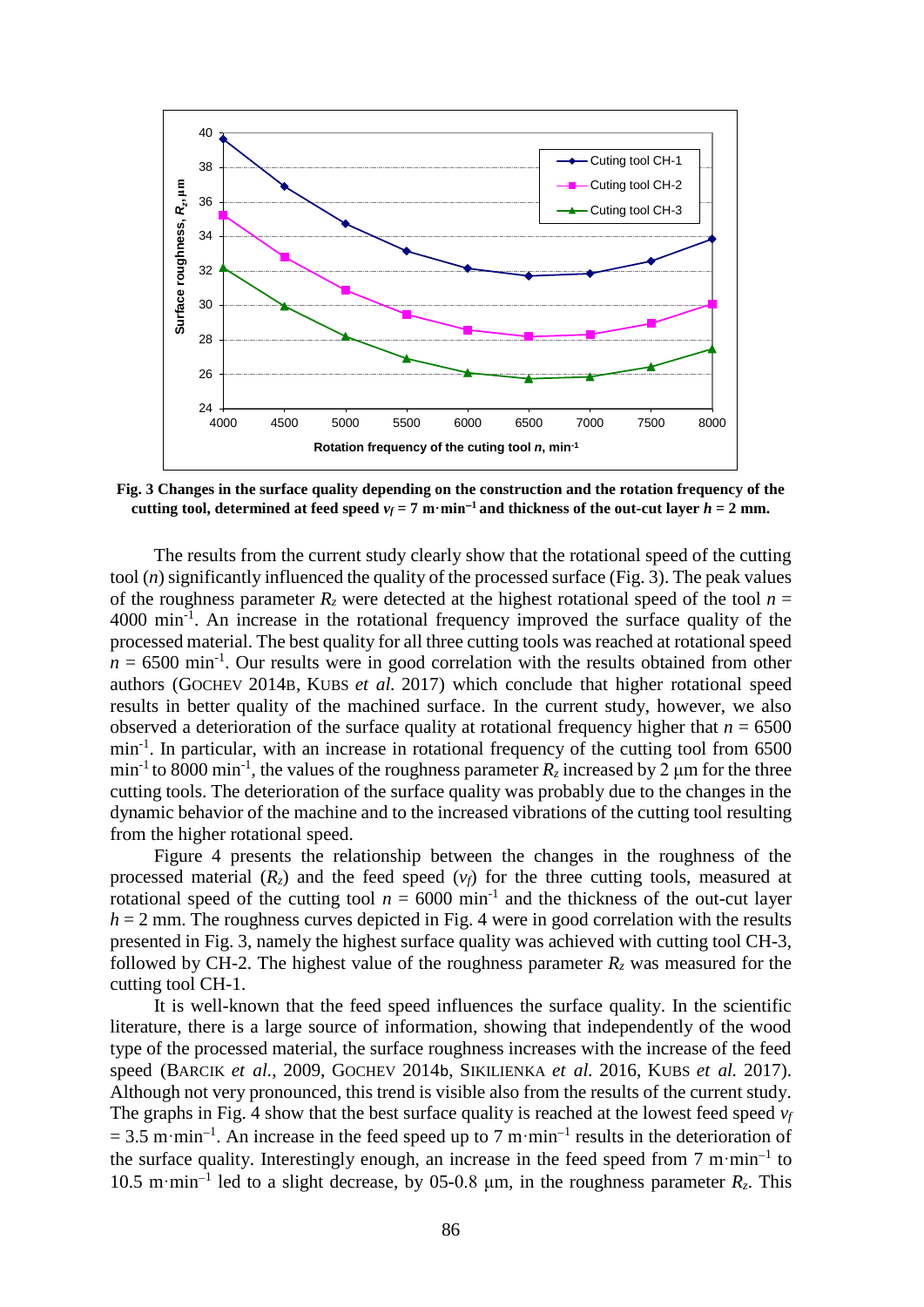decrease, however, is insignificant and it could be concluded that under the conditions of this study, an increase in the feed speed from 7 m·min<sup>-1</sup> to 10.5 m·min<sup>-1</sup> did not change the surface roughness of the processed material.



**Fig. 4 Changes in the surface quality depending on the construction and feed speed, measured at rotational speed of the cutting tool**  $n = 6000$  **min<sup>-1</sup> and the thickness of the out-cut layer**  $h = 2$  **mm.** 

Based on the obtained results, the roughness of surface processed with the three cutting tools – CH-1, CH-2  $\mu$  CH-3, corresponds to a roughness class IX (GOCHEV, 2018). According to KAVALOV *et al.* (2014), surfaces of specimens from monolith wood with roughness  $R<sub>z</sub> = 30$  μm are qualified as "good quality surface". This surface quality is considered suitable for further processing, such as gluing and coating.

#### **CONCLUSION**

The experimental results of this study aimed at investigating the changes in the surface quality of the specimens from Scots pine (*Pinus Silvestryis* L.) wood, measured at different rotational speed  $(n)$  and feed speed  $(v_f)$  during longitudinal milling and in relation to the characteristics of the head cutter.

Based on the obtained results, the following conclusions were drawn:

• The surface quality is influenced by the construction of the cutting tool, which indirectly influences the cutting mode. Under the conditions of this study, the highest surface quality is achieved by using an assembled milling tool with cutting edges located at a certain angle to the axis of rotation (see Fig. 3).

• The influence of the rotational speed of the cutting tool, or the cutting speed, on the quality of the processed surface, assessed by the roughness parameter  $R_z$  is confirmed by the obtained results. An increase in the rotational frequency from  $4000 \text{ min}^{-1}$  to  $6500 \text{ min}^{-1}$  resulted in better surface quality, improved by 35% when compared to higher rotational frequency (from  $6500 \text{ min}^{-1}$  to  $8000 \text{ min}^{-1}$ ). The observed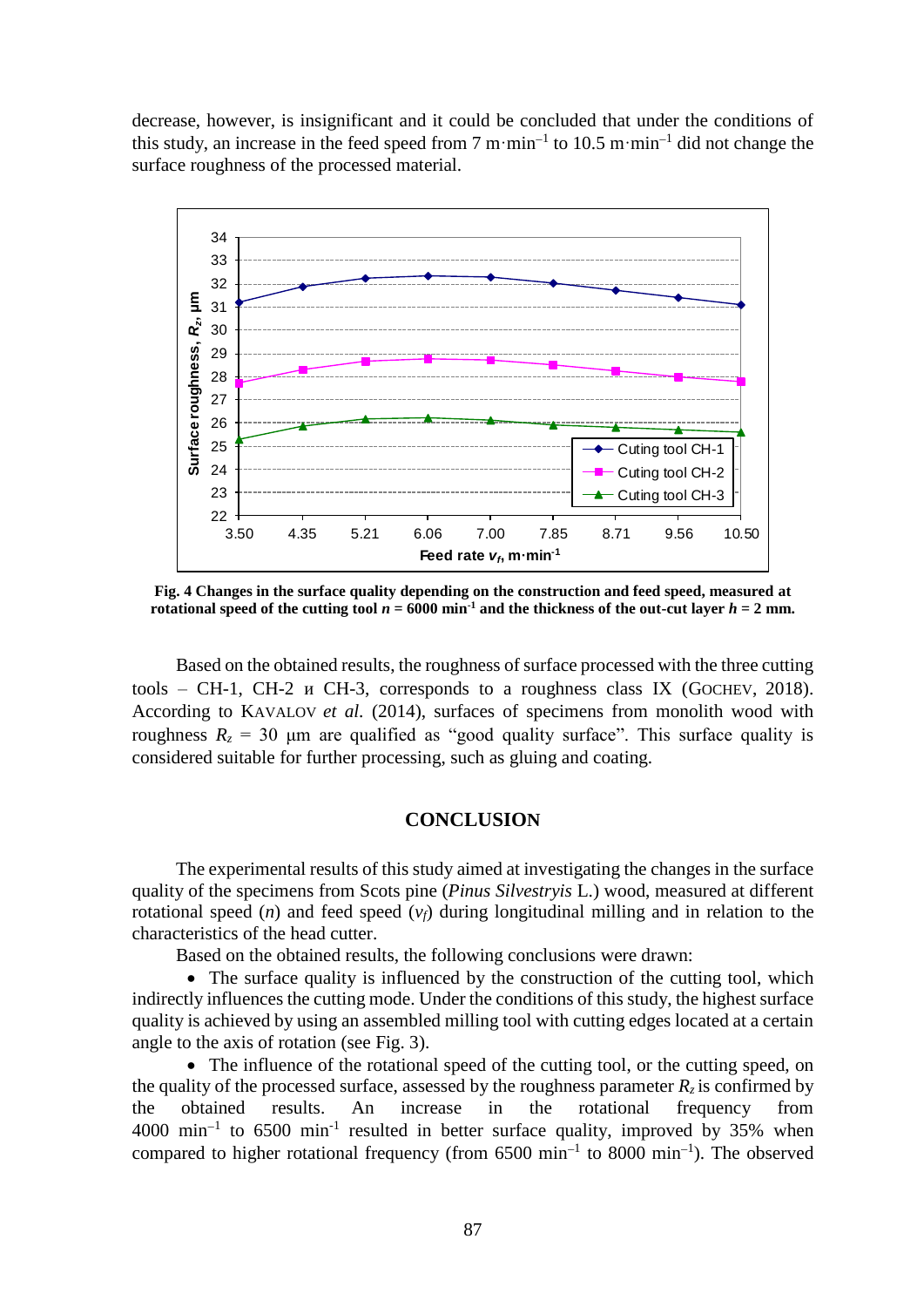deterioration of the surface quality at higher rotational frequency values can be explained with the increased vibrations of the cutting tool (see Fig. 3).

For a milling tool with cutting diameter  $D = 125$  mm used for processing of Scots pine wood specimens, the optimal rotational speed range is from 6000 min<sup>-1</sup> to 6500 min<sup>-1</sup>. This range ensures a cutting speed  $(v_c)$  from 39 m·s<sup>-1</sup> to 42 m·s<sup>-1</sup>.

### **REFERENCES**

ANGELSKI, D., KAVALOV, A., MIHAILOV, V. 2018. Surface smoothing of the sides of prismshaped beech wood details via lapping with fast-rotating metal cylinder. In Proceedings of 9<sup>th</sup> International conference Innovations in forest industry and engineering design 27-29.09.2018, Sofia, pp. 42-51.

BARCIK, S., PIVOLUSKOVA, E., KMINIAK, R. 2009. The influence of cutting speed and feed speed on surface quality at plane milling of poplar wood. In Wood research 54(2): 109–115, ISSN 1336-4561.

BDS ISO 3130:1999, Wood – Determination of moisture content for physical and mechanical tests

BDS ISO 3131:1999, Wood – Determination of density for physical and mechanical tests.

BDS EN ISO 4287:2006, Geometrical product specifications (GPS) - Surface texture: Profile method – Terms, definitions and surface texture parameters.

BOX G.E.P., WILSON K. B. 1951. On the experimental attainment of optimum conditions. In Journal of the Royal Statistical Society, Series B13: 1–45.

BOX, G.E.P., LIU P.Y.T. 1999. Statistics as a catalyst to learning by scientific method. Part I - an example, In Journal of Quality Technology 31: 1–15.

COSTES, J.P., LARRICQ, P. 2002. Towards high cutting speed in wood milling, In Annals of Forest Science 59: 857–865.

DOBRZVNSKI, M., ORLOWSKI, KA., BISKUP, M. 2019. Comparison of surface quality and toollife of glulam window elements after planing. In Drvna industrija 70(1): 7–18, ISSN: 0012- 6772, eISSN: 1847-1153.

GOCHEV ZH. 2005. Manual of cutting wood and wood cutting tools {Riazane na durvesinata i rezheshti instrumenti}, Publishing House of University of Forestry, Sofia, pp. 29–39, ISBN 954-332-007-1.

GOCHEV, ZH. 2014a. Examination the process of longitudinal solid wood profile milling. Part I: Performance of cutter profile. In Innovation in woodworking industry and engineering design, 5(1): 40–47.

GOCHEV, ZH. 2014b. Examination the process of longitudinal solid wood profile milling. Part II: Influence of the revolution frequency and feed rate on the roughness of the treated surfaces. In Innovation in woodworking industry and engineering design, 5(1): 48–54.

GONZALEZ-ADRADOS, J.R., GARCIA-VALLEJO, M.C., CACERES-ESTEBAN, M.J., GARCIA DE CECA, J.L., GONZALEZ-HERNANDEZ, F., CALVO-HARO, R. 2012. Control by ATR-FTIR of surface treatment of cork stoppers and its effect on their mechanical performance, In Wood Science Technology  $46(1-3)$ : 349–360.

KAVALOV, A., ANGELSKI, D. 2014. Technology of furniture. {Tehnologia na mebelite} Publishing House of University of Forestry, Sofia, pp. 236-238, ISBN 978-954-332-115-5.

KAVALOV, A., ANGELSKI, D. 2015. Alternative methods for friction smoothing of wood surfaces. {Netradicionni metodi za izglazhdane na durvesni povarhnini} Publishing House of University of Forestry, Sofia, ISBN 978-954-332-137-7.

KETURAKIS, G.,JUODEIKIENE, I. 2007. Investigation of milled wood surface roughness, In Materials science 13(1): 47–51.

KMINIAK, R., SIKLIENKA, M., SUSTEK, J. 2016. Impact of tool wear on the quality of the surface in routing of MDF boards by milling machines with reversible blades, In Acta Facultatis Xylologiae Zvolen 58 (2): 89-100, ISSN: 1336-3824.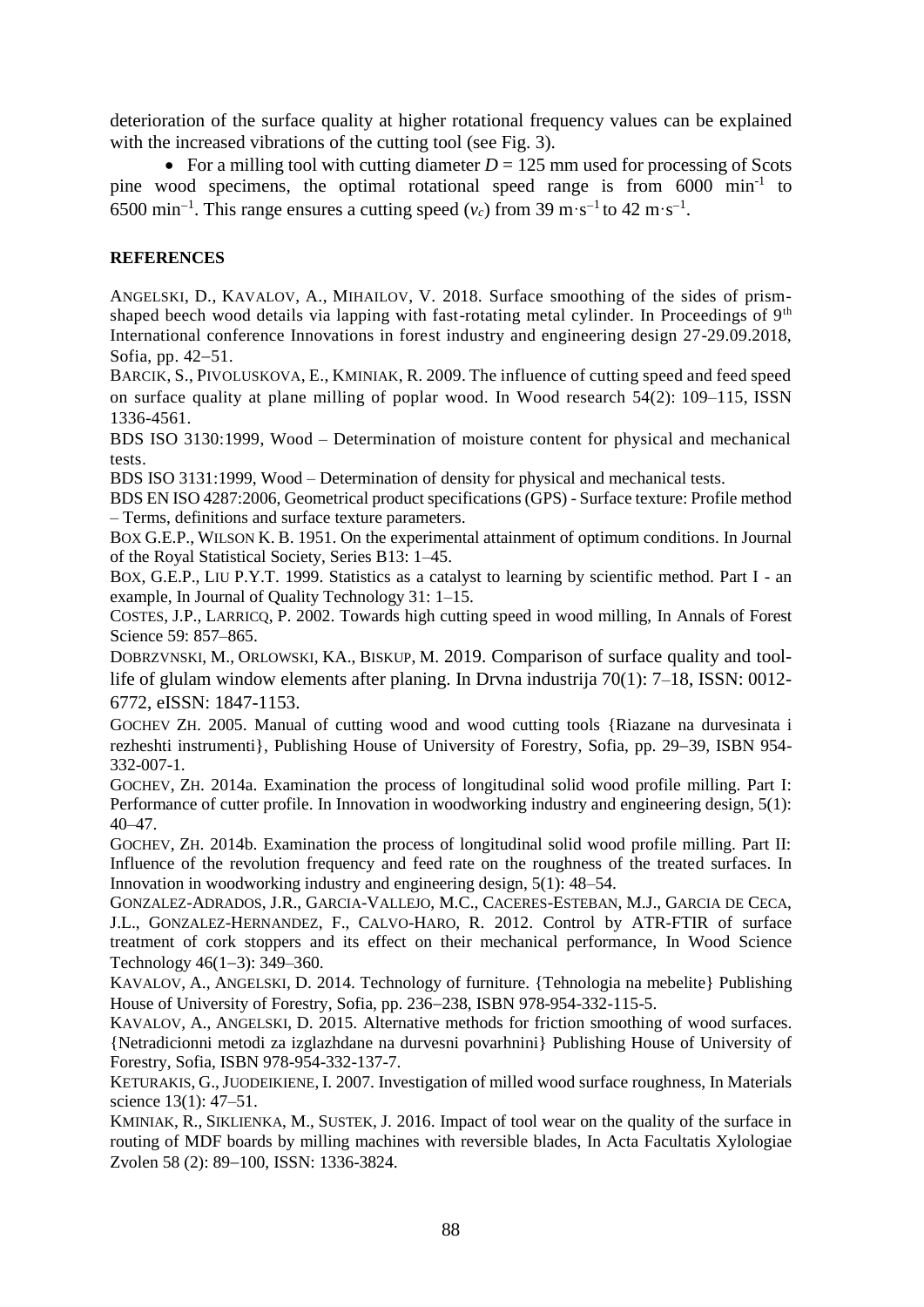KMINIAK, R., BANSKI, A., CHAKHOV, DK. 2017. Influence of the thickness of removed layer on the quality of created surface during milling the MDF on CNC machining centers, In Acta Facultatis Xylologiae Zvolen 59 (2): 137–146, ISSN: 1336-3824.

KORCOK, M., KOLEDA, P., BARCIK, S., VANCO, M. 2018. Effects of technical and technological parameters on the surface quality when milling thermally modified European oak wood. In Bioresources 13(2): 8569–8577, ISSN: 1930-2126.

KUBS,J., KMINIAK, R. 2017. The effect of selected factors on the milled surface quality of thermally modified solid beech. In Bioresources  $12(1)$ : 479–1490.

MOLITOR, M., SIKLIENKA, M. 2011. The influence of chosen technical and technological factors on quality during saw milling of spruce and beech wood. In Proceedings of the  $4<sup>th</sup>$  International Conference of Young Scientists (COYOUS 2011), Prague, April 201, pp 211–227.

РANAYOTOV, P., GEORGIEV, ZH., GENCHEV, Y., ANGELSKI, D., MERDJANOV, V. 2015. Antic effect filmforming technologies on furniture surfaces. In Proceedings of  $2<sup>nd</sup>$  International Scientific Conference "Wood Technology&Product Design" 30th August/2nd September 2015, Ohrid, Macedonia, pp. 138–143.

PRAKASVUDHISARN, C., KUNNAPAPDEELERT, S., YENRADEE, P. 2009. Optimal cutting condition determination for desired surface roughness in end milling, In International Journal of Advanced Manufacturing Technology, 41: 440–451.

ROUSEK, M., KOPECKÝ, Z., SVATOŠ, M. 2010. Problems of the quality of wood machining by milling stressing the effect of parameters of machining on the kind of wood. In Annals of Warsaw University of Life Sciences – SGGW 72 No 72: 233–242.

SANDAC J., TANAKA, C., OHTANI, T. 2004. Evaluation of surface smoothness by a laser displacement sensor II: comparison of lateral effect photodiode and miltielement array. In Journal of Wood Science 50: 22–27.

SEDLECKY, M., KVIETKOVA, MS., KMINIAK, R., KAPLAN, L. 2018. Medium-density fibreboard and edge-glued panel after edge milling - surface waviness after machining with different parameters measured by contact and contactless method. In Wood research, 63(4): 683–697.

SIKLIENKA, M., JANDA, P., JANKECH, A. 2016. The influence of milling heads on the quality of created surface. In Acta Facultatis Xylologiae Zvolen 58(2): 81–88, ISSN: 1336-3824.

VANCO, M., MAZAN, A., BARCIK, S., RAJKO, L., KOLEDA, P., VYHNALIKOVA, Z., SAFIN, RR. 2017. Impact of selected technological, technical, and material factors on the quality of machined surface at face milling of thermally modified Pine wood. In Bioresources 12(3): 5140–5154, ISSN: 1930- 2126.

VITCHEV, P., GOCHEV, ZH., ATANASOV, V. 2018a. Influence of the cutting mode on the surface quality during longitudinal plane milling of articles from beech wood. In Chip and chipless woodworking processes, 11(1): 183–190, ISSN 1339-8350 (online), ISSN: 2453-904X (print).

VITCHEV, P., GOCHEV, ZH. 2018B. Influence of the cutting mode on the surface quality during longitudinal plane milling of articles from Scots pine. In Proceedings of 9<sup>th</sup> International conference Innovations in forest industry and engineering design  $27-29.09.2018$ , Sofia, pp.  $367-373$ .

VITCHEV, P., GOCHEV, ZH. 2018c. Study on quality of milling surfaces depending on the parameters of technological process. In Proceedings of 29<sup>th</sup> International conference on wood science and technology – Implementation of wood science in woodworking sector,  $6-17.12.2018$ , Zagreb, pp. 195-201, ISBN: 978-953-292-059-8.

VUCHKOV I., S. STOIANOV 1986. Mathematical modelling and optimizing of technological objects. {Matematichesko modelirane i optimizirane na tehnologichni obekti} Tehnika, 341 p.

#### **ACKNOWLEDGEMENTS**

This paper was supported by National Program of Republic of Bulgaria "Young Scientists and Postdoctoral Students", Institution – University of Forestry, Faculty of Forest Industry.